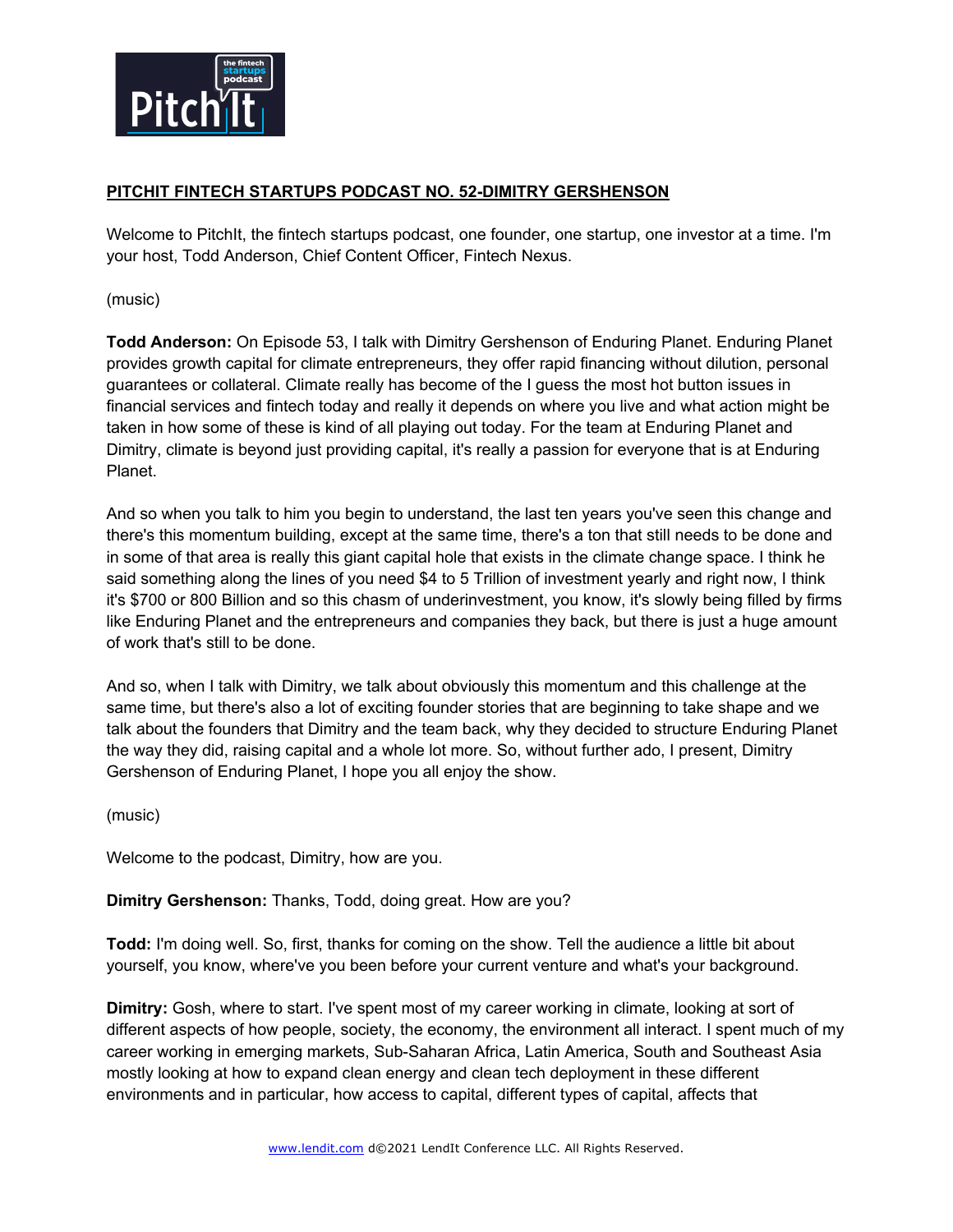

deployment, what are the different models that we can use to drive more investment into these spaces, that's kind of my general backgroun. I'm originally from Russia, I grew up in New Jersey, I lived and worked in Honduras, Kenya, South Sudan. I currently live in Portland, Oregon, but spend much of my career in the Bay Area.

**Todd:** Now, have you always had a focus and energy and priority with the environment, with the climate, I mean, has it always been kind of this passion for you?

**Dimitry:** Yeah. I mean, always, I don't know about always, but there was a time when I wanted to be a forensic anthropologist and wanted to like solve crimes by looking at bones, I wanted to be a journalist for a minute, but within sort of post-college, the focus has generally been on issues related to the environment. So, there was a period of time when I was looking at sort of rural education access to energy in emerging markets, I spent some time looking at carbon offsets, I've worked on clean cooking in cook stalls, I looked at corporate social responsibility and sort of renewable procurement in large corporate environments.

You know, I ran social impact accelerator for the entrepreneurs at Facebook for a little while where we looked at all sorts of different startups where climate was a big piece of it. I think after some time, I started to integrate more and more of this like financial integration and the role of capital in climate and the environment and that's been a pretty consistent trend now since 2014.

**Todd:** Now, do you think you will have the same passion or focus on the environment if you didn't have as much of an emerging markets background? Like you say, if you were focused or you spent most of your time focused on either the US or Europe because to me it seems, in hearing you describe your background, that played a part in the passion for the environment because some of the places that you mentioned are impacted on the surface I think from someone like me, maybe in the layman's terms, are impacted more by the environment or have been than maybe the US has been.

**Dimitry:** Lots to impact there. I think....so, my initial like why I dipped my toes into the environment is mostly because I didn't really know what to do and my brother had done his undergrad in Ecology and Natural Resource Management, I was like, that sounds good (laughs), I'll do that. I mean, at that time, I obviously cared about what was going on, I had some awareness of sort of climate change, environmental degradation, sustainability and so it seemed like a noble place to work. But what's funny is actually spending time, I lived in Latin America for a couple of years out of college and my focus shifted from being very environment, like save the planet-driven, and more towards how do we help humanity save itself given that we, as a people, have decided to fuck the planet in exchange for money, like that's what we've always done.

You're right, people in emerging markets, less developed countries, whatever terms you want to use, they are disproportionately affected by consumption and pollution that happens generally in more developed economies. Although, I will say in the last I think decade, it has become abundantly clear that the damage is here at home and it is very pronounced and if you think about total economic losses, if you don't just think about it in terms of human suffering or impacts on call it the marginalized,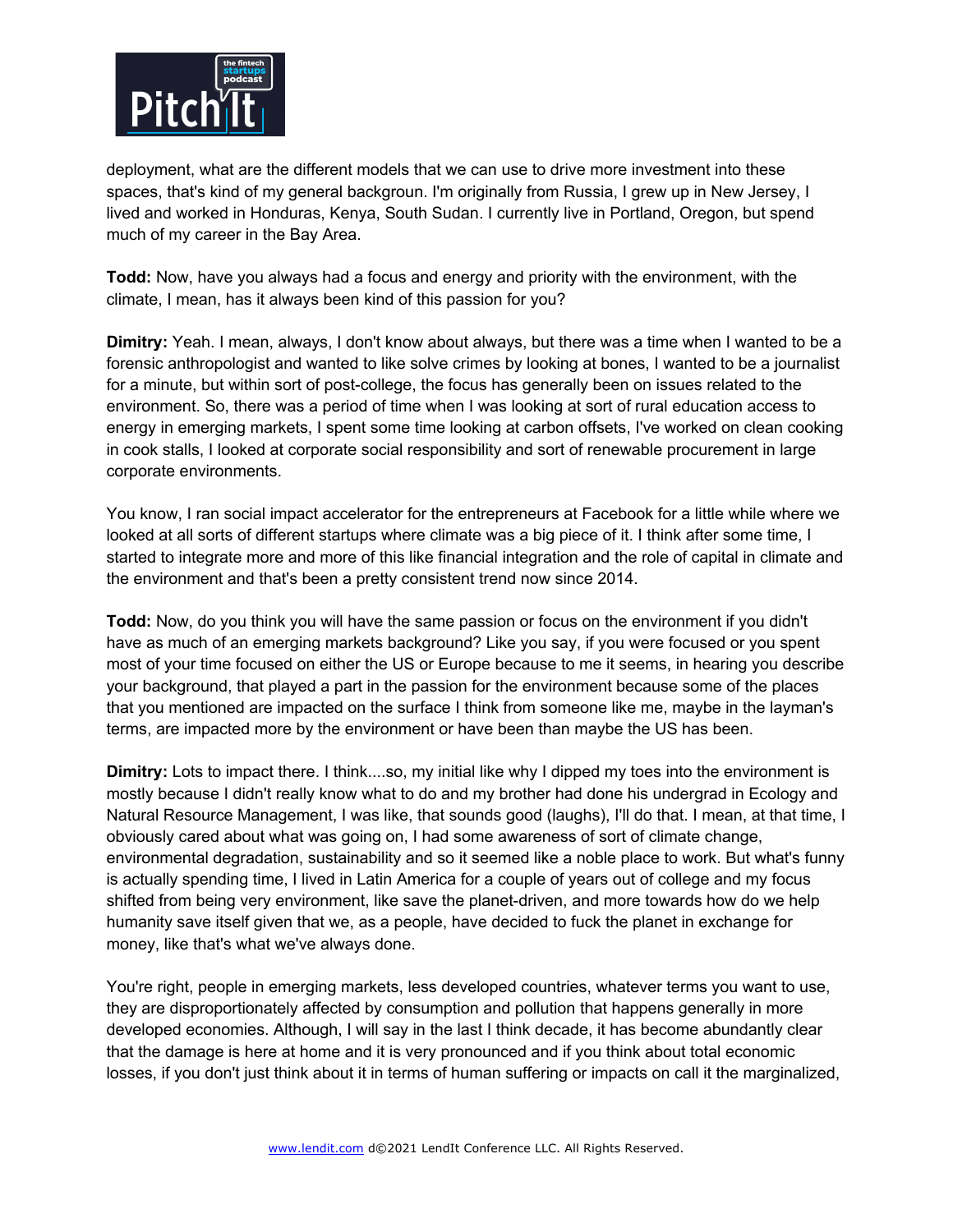

in terms of economic losses the damage is much greater in developed countries because there is more to lose.

**Todd:** We'll obviously impact it a little bit more as we go on here, but tell us about your current venture, Enduring Planet, how'd you come to the idea to start a firm like this and exactly what you guys do.

**Dimitry:** So, we are fintech lender focused exclusively on the new climate economy. So, we provide fast, simple, founder-friendly debt capital to climate entrepreneurs today in the US and eventually internationally and our goal over the next few years is to build a platform where a founder or an exact climate startup or a small and medium-sized business can come to us for debt capital at any stage of their journey and raise it quickly and efficiently and like get on with building their business.

So, I think the idea for Enduring Planet really came out of a realization by myself and also my Co-Founder sort of independently and then collectively that there are four deeply connected problems in the space that are not being resolved and where there is a pretty incredible opportunity to build something new.

So, the first problem is that there's not enough money going into solving climate change for us to all like survive, right, so for those who are not in the space, by most experts' estimates, we need to spending between \$4 and 5 Trillion a year on decarbonization, adaptation or resilience they call the pieces of the climate puzzle in order for us to be okay. Today, we spend about \$650 to 700 Billion.

# **Todd:** So, a lot less.

**Dimitry:** Yeah, yeah, exactly. So, the total amount of investment into call it climate change easily increased by 7 to 10X in order for us to sort of be okay. There's a lot of things that are going to still go wrong and people are going to suffer, but, at least, like the worst of X will, hopefully, be averted if we invest that amount.

Two, if you look at an earlier stage ecosystem of entrepreneurship tackling different elements of the climate crisis, the only capital that's really available is VC and VC has lots of problems. One is that it's very expensive, it has a lot of inherent bias, you know, like less than 1% of VC capital goes to call it like entrepreneur trade, it's like total the amount representative of the entrepreneur landscape, but also as a product it's not well suited to all the different spend that a business might see so it doesn't make any sense to spend VC dollars on ads or on sales, things that generate near-term revenue. And, also like VC is looking for a very specific business model, but there's lots of different business models that are required to solve on, right, you need small, medium-sized businesses as much as you need venture-back for startups so that's problem two, right, there's all this VC money, but it's not perfect.

Problem three is that where there is debt, it's reserved to later stage companies, a lot of collateral or wealthy founders who can do a personal guarantee, it's basically no credit in the ecosystem. And then the last piece and this is on the other side of the market is that there is a lot of institutional capital that wants to work in climate that is actually concessionary so lower cost because it's climate specific, but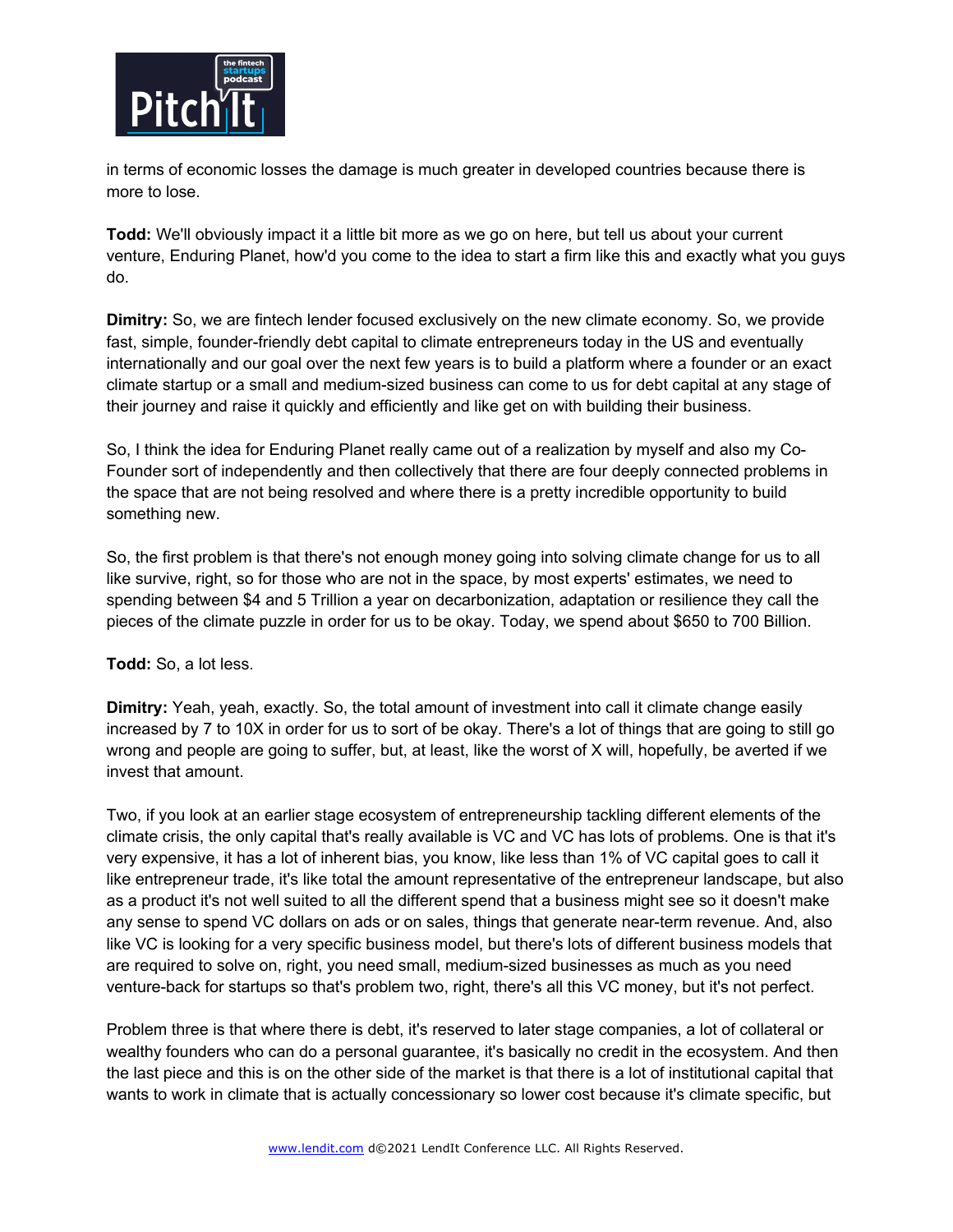

it's looking for a fixed income allocation and those don't exist because there are no lenders. And so, you have this incredible supply/demand mismatch and all it requires is a specialized intermediary in the middle that actually knows how to lend money to bring it all together and then there's this like really amazing thing that can exist.

**Todd:** Now, do you guys have a definition of what you consider a climate-focused fintech because, you know, there is a lot, I'm assuming, that kind of fall in the we're buying offset type category, but that's not really, I mean, it's good that they're buying offsets and that's a piece of the bigger puzzle, but they're not really a climate fintech.

**Dimitry:** So, we define climate businesses really broadly. We will lend to anyone who is supporting the reduction of emissions to anyone who is supporting the removal of emissions from the atmosphere or like existing carbon amount in the atmosphere or anyone who is supporting adaptation and resilience so we define it broadly, we want to support the entire transition to a new climate economy. So, for us, the market is actually pretty large because there can be climate-friendly or climate-focused businesses across direct-to-consumer, luxury products, toothpaste, couches, like you name it if you're doing it with a low carbon model is of interest to us, SaaS businesses that might range from oh, we do emissions modeling for large corporates to oh, we evaluate risk for agricultural lending to there's just so much, like energy efficiency for building management, there's a ton of sort of software models.

We also are really are interested in the intersection of hardware and SaaS so we look at a lot of businesses where they might sell a controller or a sensor or, you know, some kind of widget that's tied to a software product, whether it's recurring revenue. We also really like long-term contracted services so you might have firms that provide recurring advisory support to governments around climate and of they have a long enough contract we could lend against it.

So, we're pretty flexible, what we look for is a core alignment to climate within the company's mission or core business and so if climate is like a secondary goal, oh we're going to do blockchain data storage and our target is 100% renewable eventually, great, that's cute, but that's not climate. If you show up in here and like oh, we're doing climate-friendly net zero blockchain out the gate, that is climate.

**Todd:** So, why did you guys choose kind of this route versus maybe starting a specific climate VC that maybe doesn't operate as a traditional VC and maybe would operate a bit differently, why'd you go this route?

**Dimitry:** Well, in all honesty, I did try to start a climate venture fund back in 2020, but I had maybe the worst timing in the world because I started pitching perspective LPs in like February and March of 2020.

**Todd:** That is a good time. (laughs)

**Dimitry:** Maybe the worst timing possible. I think, more importantly, there's quite a lot of venture activity in the space and it didn't feel as necessary to build a new venture fund, even one that might be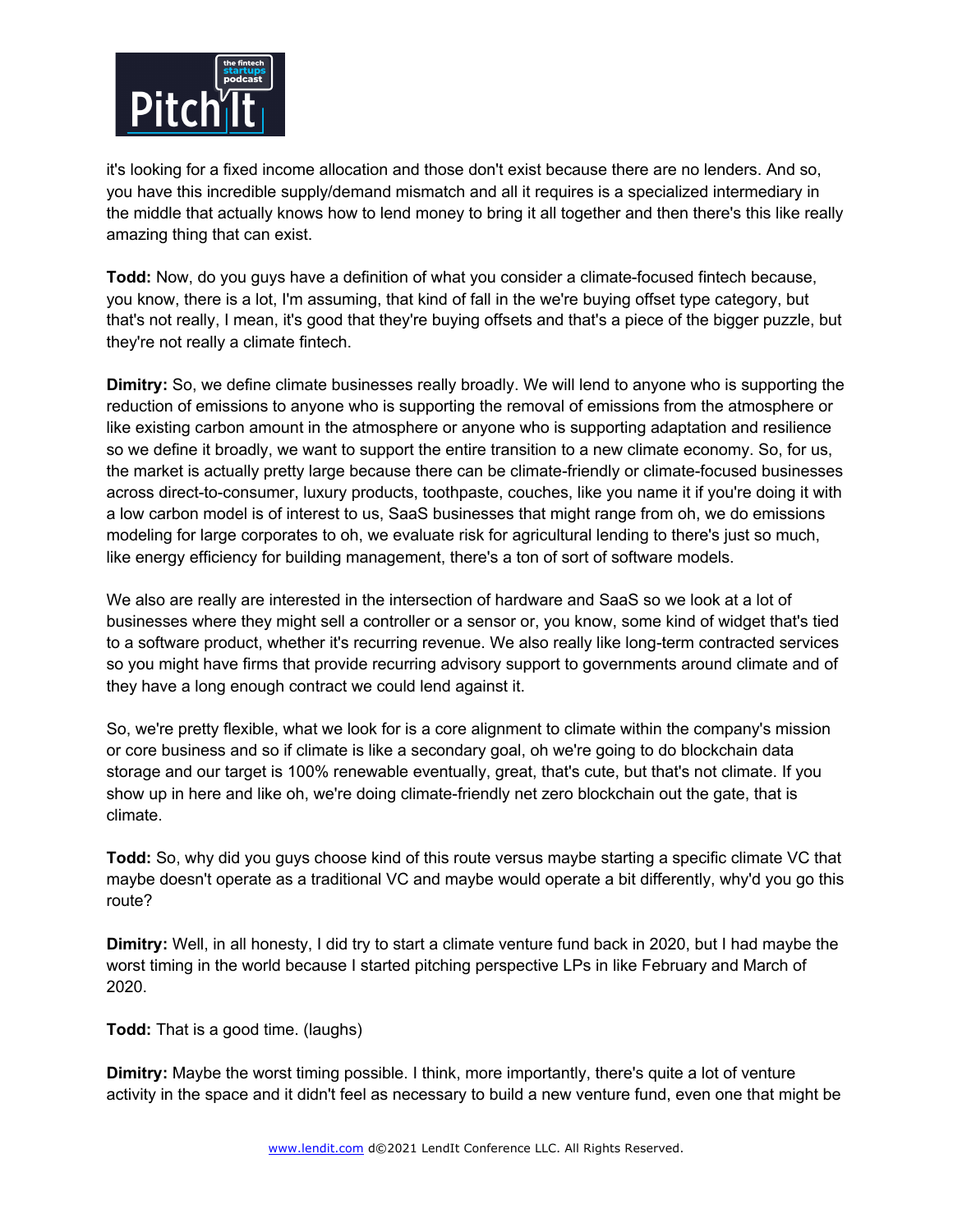

enabled with fintech rules sort of more efficient automated underwriting. That seemed pretty well handled, I think climate VC is I feel the fastest growing venture space today, my last check it was and so it seemed like there was a much bigger gap on the credit side and then this idea to make it sort of more automated, it stems from just experience being lenders, right.

So, my Co-Founder, she started a debt fund called CIMA, they raised closed to \$200 Million across three facilities to do lending for clean tech in emerging markets, I had been an investor in it and other lenders and sort of solved the challenges of traditional underwriting, how slow it is, how cumbersome it is for founders, how sort of those models further dis-incentivized credit participation in certain markets. For us, the question was, how do we build something that is as fast, as efficient, as founder-friendly as possible while still managing risk effectively and that's sort of the idea behind Enduring Planet.

**Todd:** You mentioned when we were talking a little bit that the last ten years, it seems as if the impact here in the US is obviously become apparent. I think anyone with some semblance of a brain realizes that the climate is…..

### **Dimitry:** Yeah.

**Todd:** ….if they're being honest that the climate has been impacted dramatically and there's all different signs that point to that. But it still feels like here in the US, we're either way behind or starting a mile behind Europe or other places in the world and while the train is starting to go on the tracks on the right direction, it still doesn't feel like there's enough priority on the climate. I'm assuming you agree not only with the gap you were mentioning with the capital, but it does seem like there's a bit of momentum. Would you agree there and how can we kind of begin to leverage that and kick it into a gear that maybe we haven't seen in the US yet?

**Dimitry:** I think that the last couple of years have given me a lot of hope, it feels like we're at the beginning of a pretty fundamental shift in how we as a society everywhere, not just in the US, are really across-the-board think about our consumptive behavior, our investment behavior, our collaborative behavior around maintaining a sound ecosystem. I think we're at an inflection point, more so than we've ever been before, you know, as someone who has worked in finance their entire life, it was always really depressing how little effort and thought and investment people seem to put into climate when the science has been clear for, I don't know, 40 years, right, like anybody who's been in the space for more than, I don't know, a few days knows that, like the science hasn't changed, right, the underlying analysis hasn't changed.

What has changed is that in Oregon where I live, last year we had a 116-degree temperatures in the summer which broke records by I think double digits. You know, at the same time California was on fire, at the same time we had some of the most intense hurricane activity in the southeast. I mean, like you pick a thing that is bad for people that is driven by weather, by precipitation, like you pick, it's happening and so I think there's more momentum.

Obviously we have people in our country who don't seem to think that this is important and like, I mostly just feel sorry for them because, you know, our inaction, often those people will be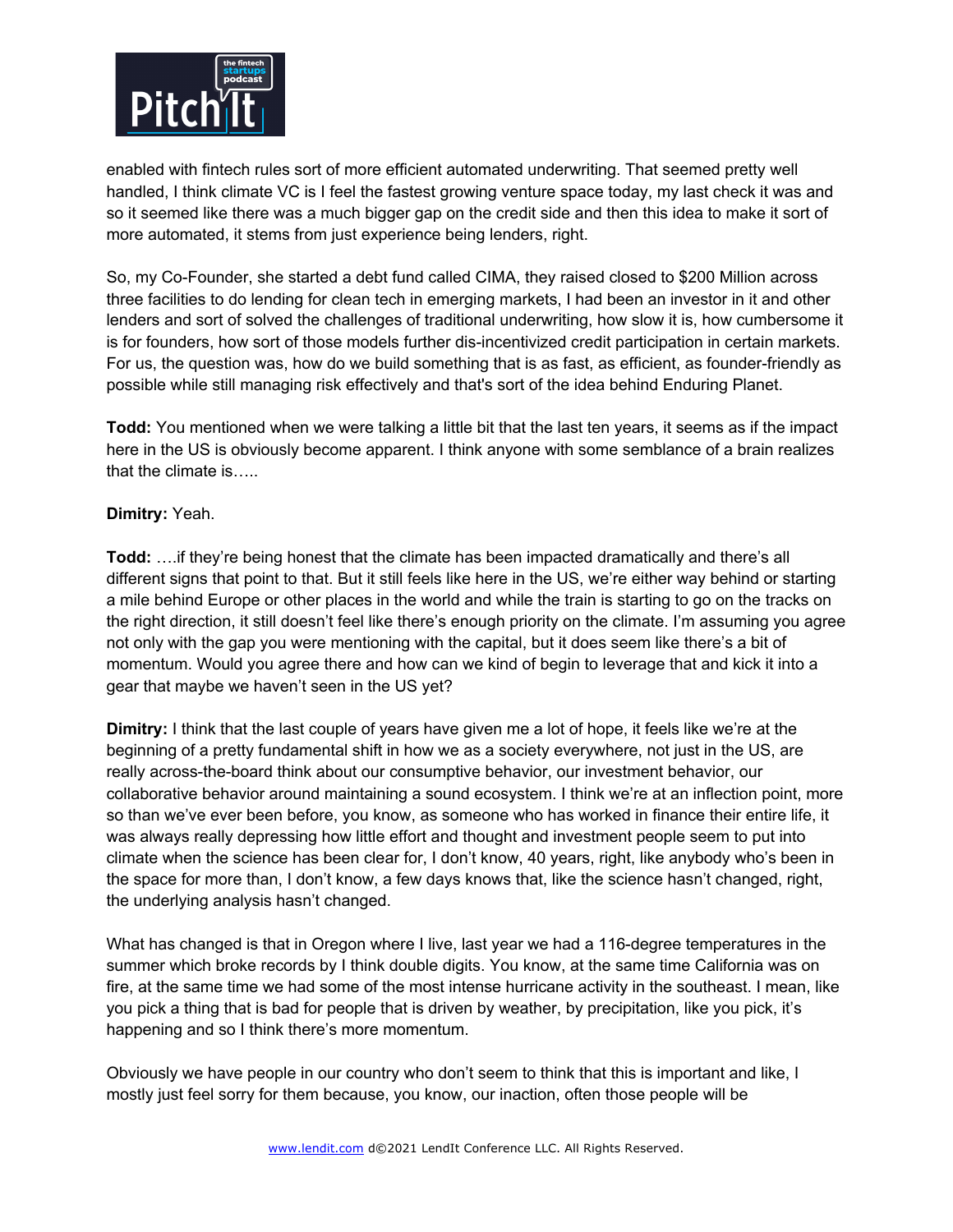

disproportionately impacted more so than others because of kind of where they are, what their lives depend on, whether it's farming, whether it's oil and gas, whether it's other industries that might be impacted by climate change. You know, I'm really excited about momentum and I think that, in general, our experience has been the more we talked to folks who manage a pretty substantial amounts of money, they are deepening their commitment to climate in ways that are really dramatic, it gives me a lot of hope.

**Todd:** Part of the argument on the other side that seems to have disappeared or, at least, has come down a significant amounts that the cost of doing things on the green or climate change side of things was always so much higher than traditional oil and gas or coal or whatever the source might be, but, today, the costs are pretty negligible as far as I can understand it. But, at the same time, you still have like, I think it was just a few months ago, Black Rock and a couple of other asset managers are still putting money into things that obviously are not good for the environment. I know part of it is they put money in to make money, but, you know, that's got to have a little bit of frustration with it for someone in your position to see some of that.

**Dimitry:** Capitalism is capitalism, right, like we're not going to see a change overnight even folks like Black Rock who supposedly give a shit and talk a lot about their commitment to climate, they're still, as you said, putting money to work in places where they really shouldn't. And I think the key is to speak up about the continued sort of hypocrisy and say look, how serious are you, like how much do you care about your kids, how much do you care about their kids, how do you care about your neighbors, how much do you care about, you know, your ability to like, I don't know, buy coffee, for example, or chocolate or corn or take anything, it's on a trend that's pretty terrifying and it doesn't matter how much money you have.

**Todd:** And there's no longer the argument, like in 40 years this is going to matter, like……

**Dimitry:** No, it's today.

**Todd:** Exactly. You mentioned 116 degrees in Oregon, I mean, Texas, two years ago, they had a cold couple of days which basically zapped their power grid for how many weeks. Those dual arguments of hey, this costs too much and it's 40 years down the line have both dissipated and so it's like the argument of fighting you, of doing something keeps on fading away on the other side, but yet there's still this piece of resistance.

Coming back to, you know, the fintechs and the companies that you guys fund, I obviously recently had someone on, AQUAOSO, who focuses data in space and we got into a lot of the issues with climate data today and while they're beginning to improve, from your perspective, how do you see the data as it is today and what more can be done to kind of make some of these apparent from a statistical and really nitty gritty data point because, ultimately, lenders and those in the financial space, you know, numbers speak.

**Dimitry:** One, we don't actually take into account like climate data as part of our underwriting so when we lend to climate entrepreneurs there's basically a filter at the top end that says, are you climate or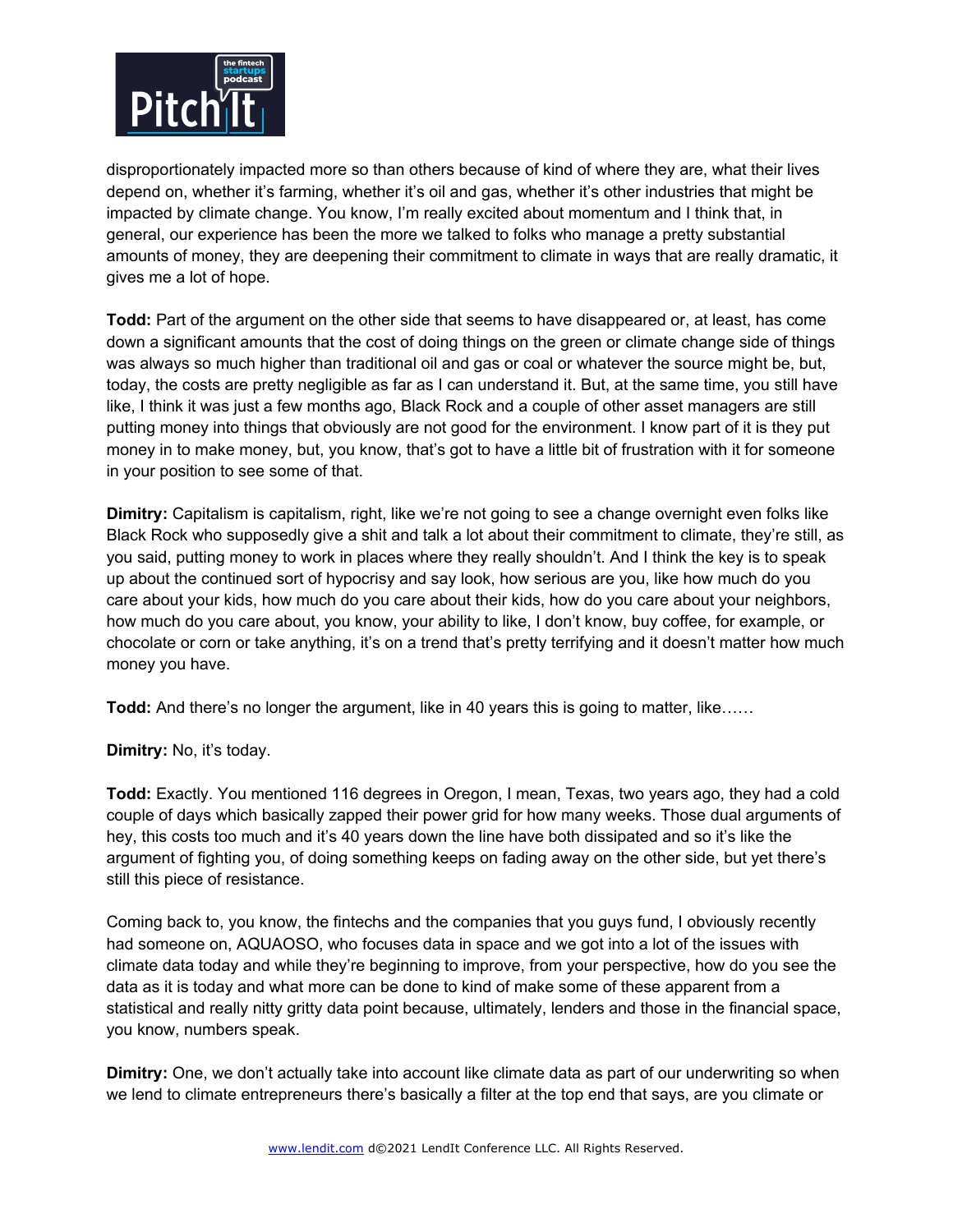

are you not and then once they're in the funnel we look at primarily financial metrics, right, and actually AQUAOSO is our second investment.

### **Todd:** Alright.

**Dimitry:** Yeah. The world is small and we're…so, having said that and I think to your point, one of the challenges that this sector has always faced is that the system which it's trying to influence is incredibly complex and you can even pick a sub-element of it, let's say transportation, urban transportation, let's go even more niche, right. How do you fix the way that we built cities so that they don't require as many cars, well, that's a problem that requires incredibly granular transit data, pedestrian data, commercial data around where people spend money and so how do they get there.

What's really incredible is that with the development of a lot of sensor sort of remote connectivity and related technology you see all these startups popping up that their entire job is generating that incredibly high-resolution data which then enables other people to decide. And so, when it used to be that you have to sort of like make broad generalizations at the back of the envelope, kind of napkin calculations it's okay. If we want to reduce the emissions in New York we have to make these calls, now you can say, well, hey, in this neighborhood this is what's happening, we can see it, I mean, how? We have LIDAR, we have GPS, we have all these data points, we can bring them all together and say, okay, if we want to change these here's four things that we know for a fact will work because we have the data.

I think if you look at it across the entire value stream of climate, the folks who are trying to procure climate solutions, whether they're cities, businesses, consumers, they want evidence that if they're going to put their money where their mouth is around climate that'll actually work. And so, that's where data starts to really play a really meaningful role and in our case when it comes to climate impact, we sort of look at how our portfolio companies are influencing their little pieces of climate and we try to build a collective story around it for our investors. So, that's where that information starts to become more valid, I wouldn't say that we're like a particularly significant consumer of climate data yet.

There is a chance that one day we will offer credit products that are more closely tied to the actual climate impact that companies have so, for example, lending against future carbon offsets would require a very robust data pipeline of business-as-usual and the climate impact that a company is having. And so, in those contexts I think we will start to ingest that kind of information and holding the lid with financial performance metrics.

**Todd:** Do you think, just in generally speaking, if the climate data in financial services/fintech was better that more firms would, I don't know, get involved, but do you think there would be a bigger impact if the data was better because, I mean, ultimately, a lot of these companies of financial services they ingest data, they analyze it, they spit out or they decide on what to spit out. Obviously, we're still kind of early in the nitty gritty of some of these climate data, but if it was at a better level do you think it would have a bigger impact?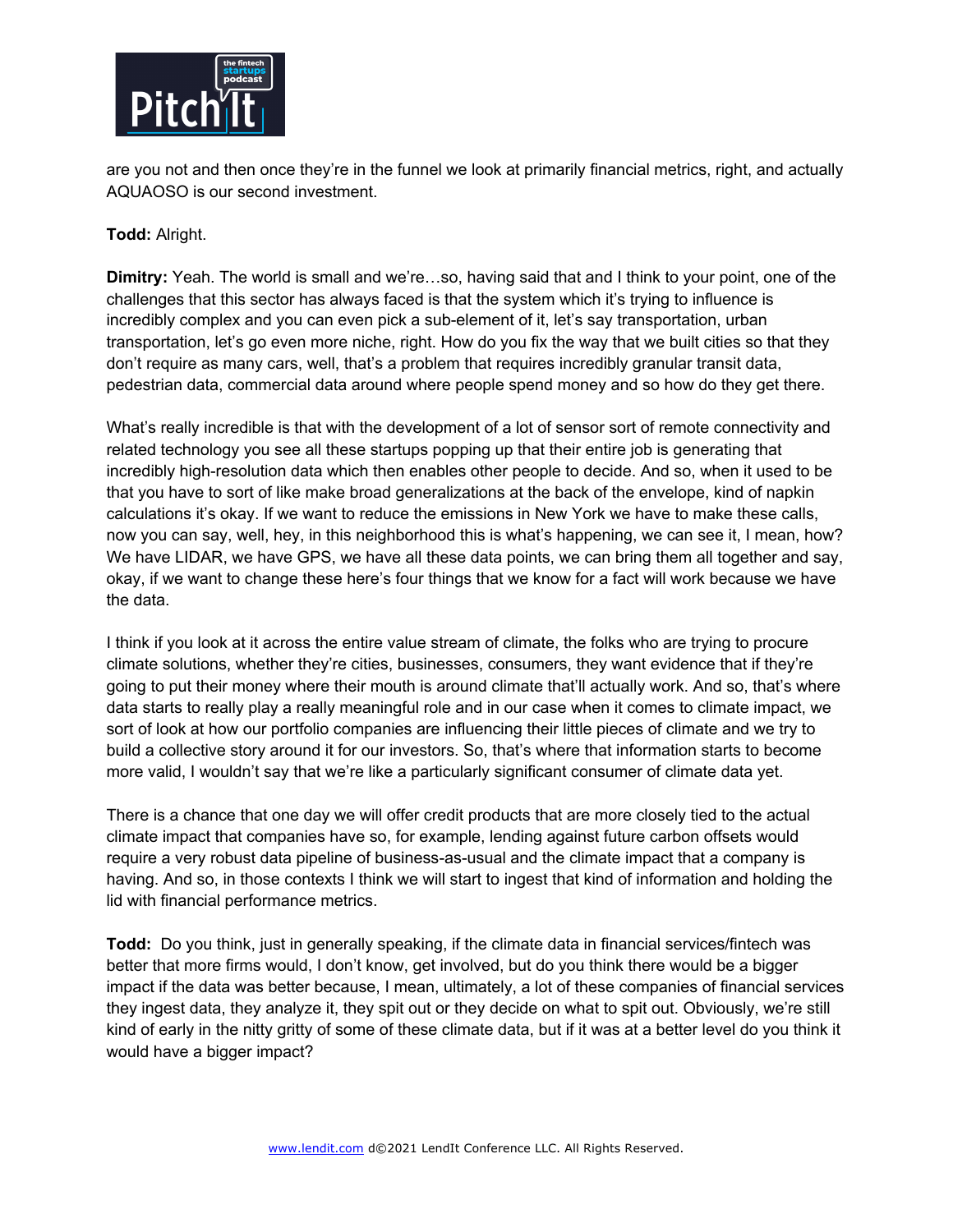

**Dimitry:** I think yes and no, right. On the one hand, some of the data has always been there and so if you, an institution, actually care there's been enough to make any kind of argument you want. Often, financial institutions will take proxy data to make decisions and a proxy data around whatever topic you want has existed, obviously, it makes it easier now, right. So that's, you know, kind of back talk so like their entire feel and say, if we provide better risk data to agricultural lenders they will make better decisions and deploy capital more efficiently, more sustainably in a changing climate and that's totally true. But I think the next step is a firm called Black Rock, all it needs to do is decide that they will change who they give money to. The cool thing about investing in this universe is there's so much opportunity to generate return.

# **Todd:** Yeah.

**Dimitry:** It just requires you to give a shit. If somebody come to you and says, well, we have to maintain an allocation in oil and gas because of (inaudible), okay, great, show me the performance of the oil and gas sector over the last hundred years and talk to be about how that sector is going is going to respond to increasing changes in regulation and our policy environment across the world and convince me that the amount of stranded assets and for future performance that you have is not, I mean, for riskier organization and ensure, I'll support you, but, frankly, like it's not possible, it's not possible to do that today.

**Todd:** Maybe 20/25 years ago, but not today.

**Dimitry:** Yeah. I mean, at this point it's firms deciding that they don't care enough, that's all it is.

**Todd:** Now, one thing obviously that can make them care more, a requirement to make them care more is a regulatory requirement and clearly, in the US, we're really behind

**Dimitry:** (laughs) We're getting there.

**Todd:** We're getting there, but, you know, do you think places like Europe offer a bit of a blueprint that the US potentially can follow and do you think the dynamic of the US system of, yeah, the federal governments here, but then it's the state government and it's like....I mean, you talk to even fintechs that are outside the climate space and they can bang their head against the wall in dealing with who the federal regulator is and they give it to state regulators and it's like this mishmash of competing interests and confusion. I'm assuming that that can be the case with climate, but Europe has a blueprint that the US could follow.

**Dimitry:** So, I think, one, it kind of makes sense to split. We can talk about the US as a collective, we can also, to your point, look at individual states. If you look at climate action in California and New York, it's dramatically different from Florida, right. In fact, I think California has generally led on climate action, even at the international level for decades now, right. California is I think the fifth largest economy in the world and so I'm actually pretty happy that as a state it has taken the steps it has in terms of sort of commitment to renewal procurement or electric vehicle adoption or formal education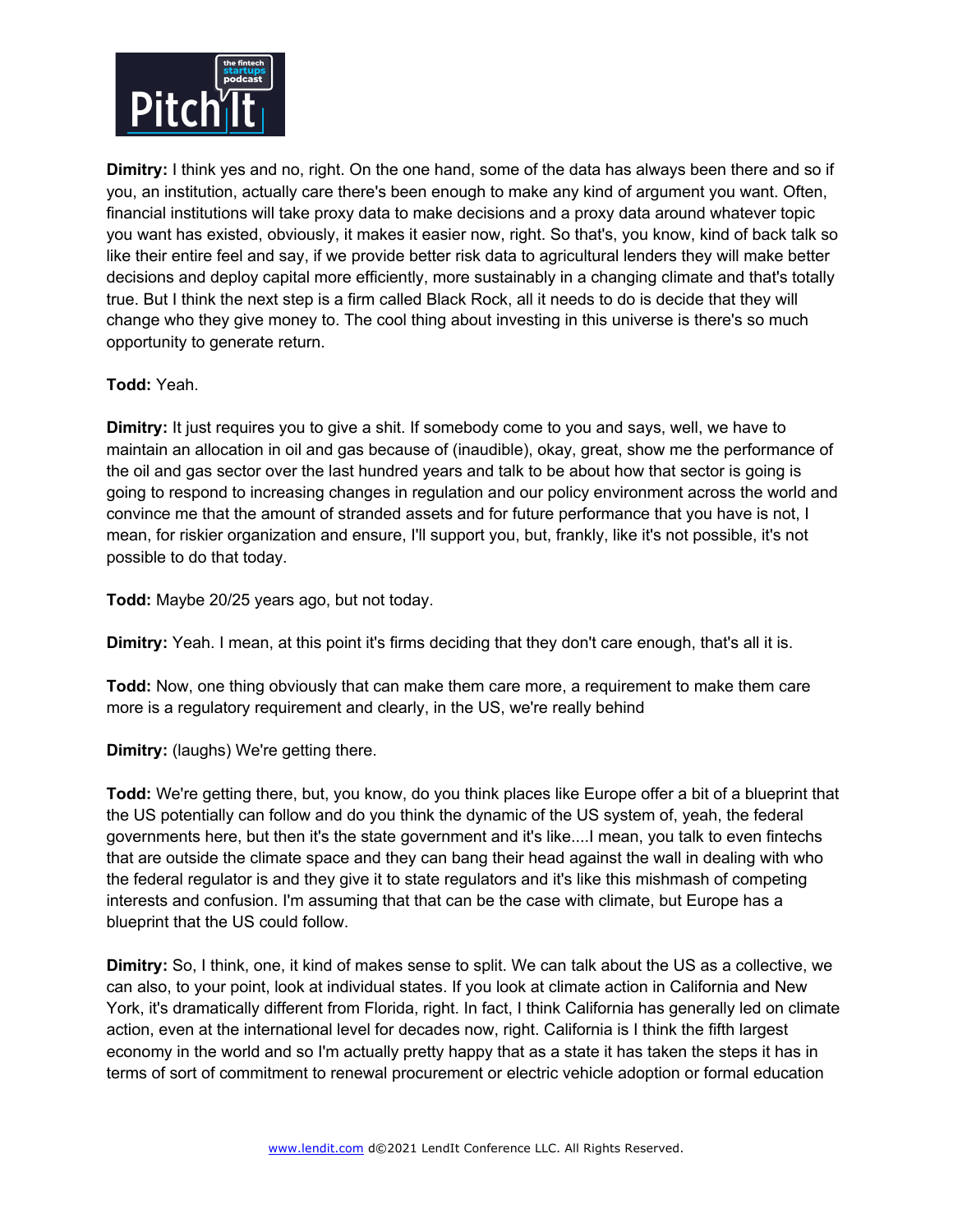

that you pick the area in California has been a pretty progressive state, Oregon, the same, New York, New Jersey, like coastal states I guess, you could say.

I think that the new SEC disclosure laws are really interesting and I think that'll drive further action because in the end part of the challenge is that lots of things determine where an asset manager or, you know, financial services firm puts their money. One is what does the government say you have to do and two is like what do your investors say you have to do and if you have to inform your investors that you are overly exposed to climate risk, well, they'll probably ask you to move the money, right. And so I think in that regard, rules like that make a lot of sense. I am personally a very big proponent of carbontech, I think that if we placed externality into the system then people would hopefully make better decisions, you know, especially since we've decided that we live in this like free market and that's great, it's not really particularly free or effective (Todd laughs), but we still do it.

And so, it you're going to exist in that kind of system then you need to try to internalize some of those externalities that don't impact the business day-to-day, right, so if we did I think if we did that people would start to maybe put their money elsewhere, but we're getting there. You know, Europe has an emission testing system that's pretty effective, their disclosure requirements are pretty effective, it's still not enough, this is the thing, we're not going to change the system overnight. So, as long as we continue that goal in mind, oh, we want to transition, we are committed to a transition, we're all in this together, we care, like once you take that step, the rest of it makes sense, but the promise, a lot of people still haven't taken that first step.

When you live in a "democracy," which I think, you know, is still debatable about the US, unfortunately, you're beholden to the winds of this fairly large population that's as well there's not a problem here and we need to figure out ways to get everybody onboard because, frankly, we don't have time. We live in the time that's like five/ten years ago and now, it's always today, it will never be as good as today and so if not today then tomorrow's still okay.

**Todd:** Do some of the, we'll call them deniers of the conversation, but is it just that they haven't felt that personal impact yet? I mean, if you live in the US right now, it's hard to say you haven't felt some level of impact, I live in New York, on Long Island, on the coast, we had hurricane Sandy ten years ago now. I mean, the impact that did for ten years to people around here was just...we're still having to deal with the impact of that storm, but there are areas, say in the middle of the country, that maybe they don't connect the dots more easily or they don't see this as a connection of we've done this and this has happened.

**Dimitry:** Yeah. I think that is part of it, right. One is like climate's incredibly complex and building solar farms is not going to like change whether or not you've got a tornado tomorrow, that's not how it works, right. I think two, we have decided, as country, that climate is like a political thing,

**Todd:** (laughs) Just like everything else here.

**Dimitry:** In this case, it's like there are moments where okay so, let's say you're some government official in a red state and you're presented with an investment proposal for a large solar farm and it's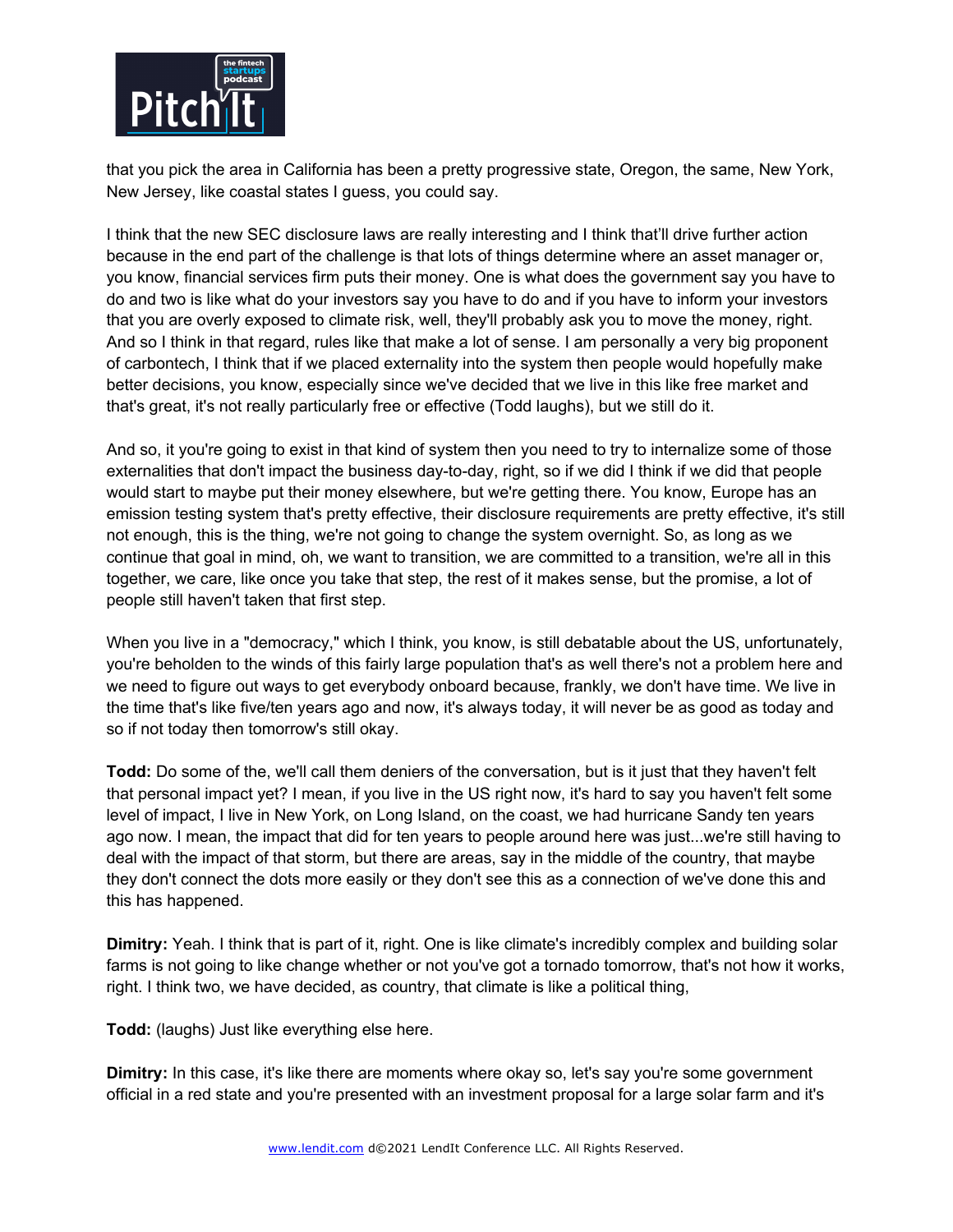

cheaper than a natural gas alternative, it is better, all these things, right, and you look at it and you'll say, well, but that's like that hippy ship and I don't even care about the numbers.

**Todd:** That's the crazy part.

**Dimitry:** Yeah. They look at it and they're like oh, not even going to bother. There's a lot that of these arguments and say whoa, what are we going to do with all that oil and coal workers that are going to be out of jobs. Put them in renewable energy jobs, there's more of renewable energy jobs that are generated than by the oil and coal industry.

**Todd:** Seems like there is a laziness to it in some ways just like, here's the alternative, that's the return on investment is ten versus two to simplify the argument and for some reason they're still okay with the two if it doesn't mean upheaval and maybe some education to get to the ten where maybe it nets out at seven to two because there's some cost in the transition, but they don't even want to attempt it.

**Dimitry:** I think a lot of it also comes with how we think about cost and benefit. It's difficult to price future cost today, it's also often not part of the calculus to say well, what is the cost that we choose not to act. It's like here are two proposals, let's look at their cost and benefits, but if you pick one, you're inherently not picking the other and the cost of not choosing the other are not baked into the first, right, and so if you're like oh, we're going to not decarbonize, then what does that mean in terms of human suffering, in terms of you pick the metric.

I think the last piece is like this is a collective problem and we're an individualistic nation, right, and so you have a thing where well, if we don't act, if China doesn't act then it does not matter. Yeah, but the thing is they already are, you know, like everybody is starting to figure out that we're, you know, just like fish in a pot that's heating and it's gotten to a point where like oh crap, it's hot and we should have done something about this and now we are like scramble to do it.

And so, I don't know, man, I could stand all day talking about this, I think the problem is that also there's a mix of lack of education around the issue of propaganda, of like entrenched interest that can't pivot and so for them it does mean loss and they're very live forces and, unfortunately, our political process is not built around where the majority is interested, it's built around a lot of these forces.

**Todd:** Yeah. What's the biggest lesson you've learned, thus far, since launching Enduring Planet, about your own company.

**Dimitry:** I think for us the biggest lesson has been just how much education is necessary in the market around capital. So, I'm a first-time founder, but I've worked with a lot of entrepreneurs and I've worked with a lot of investors and so when we started the process we had a pretty clear perspective on like where are we going to get money, at what stage, what's it going to look like, what's going to be the structure. But, I talk to founders all the time and I say hey, like what's your fundraising plan for the next five years and such a huge percentage are exclusively focused on VC because that's all they see, right.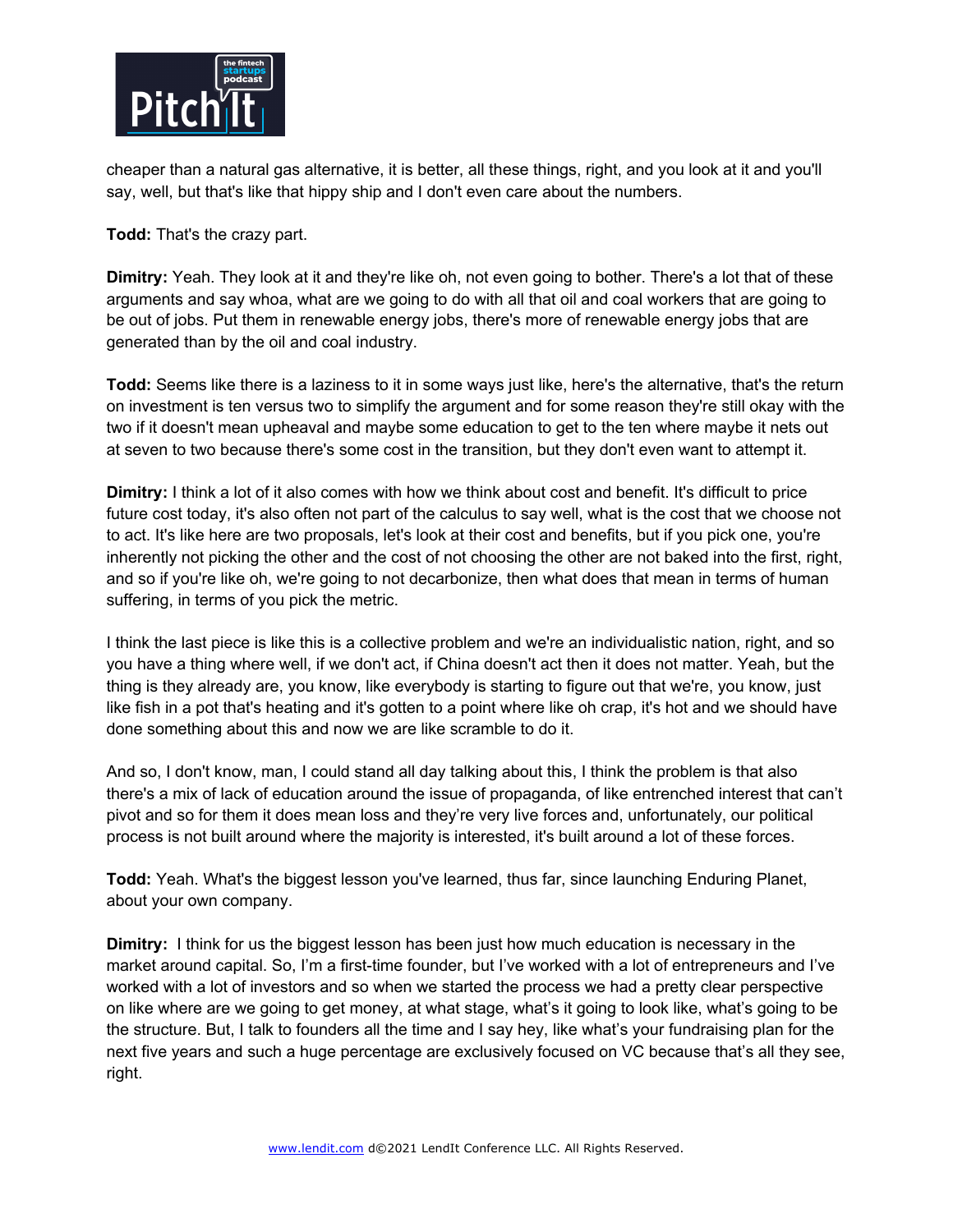

All the presses around the next degrees, all the podcasters with VCs and like, frankly, there just hasn't been much diversity in capital offerings in the market and so people are like well, where else am going to get money. And so, part of our job is to say hey, one, you now have this option, but we're also not the only option and if our product isn't the right fit for you, let us help you figure out what you actually need because maybe revenue-based financing isn't the product, maybe you need inventory finance or maybe you need PO finance or maybe you need early-stage project capital and you actually need to take this work off balance sheet and to see people's like eyes light up to say wait, there's like a whole world out there.

**Todd:** Do most founders think that like they need to do the VC round or get in the VC universe before even considering an offering that you guys or others do. It seems like, and granted you're right, the VCs get the pub, there's famous VCs out there, some have done a really awesome job and deserve some of that publicity, but for founders, practically speaking, they should know that they could go to a bank for financing, they could go to you for financing, they don't have to give up a quarter of their company at terms that might not be that attractive to them in a couple of years just because they want to put a pretty face on the board and on the website.

**Dimitry:** Don't get me wrong, VCs ae critical pieces of this puzzle, we're a venture-backed startup ourselves, right, so there's a time and a place for venture capital, but I think there are a lot of factors that contribute to the cycle of awareness, right. One is that the investment community itself, VCs, generally don't support borrowing like erasing debt because there's this weird eco-chamber that like oh, that is extractive, it's pulling money out of the business, blah, blah, blah, the interests aren't aligned with entrepreneurs. In a lot of cases that's true and in other cases it's not and I think the dialogue needs to move away from VC good than bad.

Two, there's a time and place for every kind of capital, there's a use case for every kind of capital and the most effective founders are constantly thinking about that optimization problem, right. If I'm going to be investing in ads, because I want to grow my business, what is the right capital to do that? If I'm going to build a new facility or a new office, what is the right capital to do that? And it kind of needs to work backwards from your prescribed budget or plan rather than saying oh, you know, my total burn over this period is going to be this, I'm just going to raise money and it's unfortunate because if you look at the places where founders come from, right, so a lot of them come from venture-backed companies and so in their heads they've only heard about the venture rounds and companies often, larger companies, don't talk about borrowing debt, they only announce venture rounds.

**Todd:** This isn't kind of sexy either, the VC fund that puts in \$500,000 or \$1 Million and then makes 100X on it is getting the tech crunch feature. The debt company that's lending and making 10/15 whatever the percentage, the sexiness isn't there to it, but, I mean, I agree with you, founders need to know that there's an entire universe to consider for whatever their needs are at what particular time they might need it. I think sometimes the venture is the be all, end all to founders when that's not really the case.

**Dimitry:** Well, this is kind of a call to action here, like if there is one for folks listening is if you play a role in helping founders finance their business, whether you're an investor, whether you're an advisor,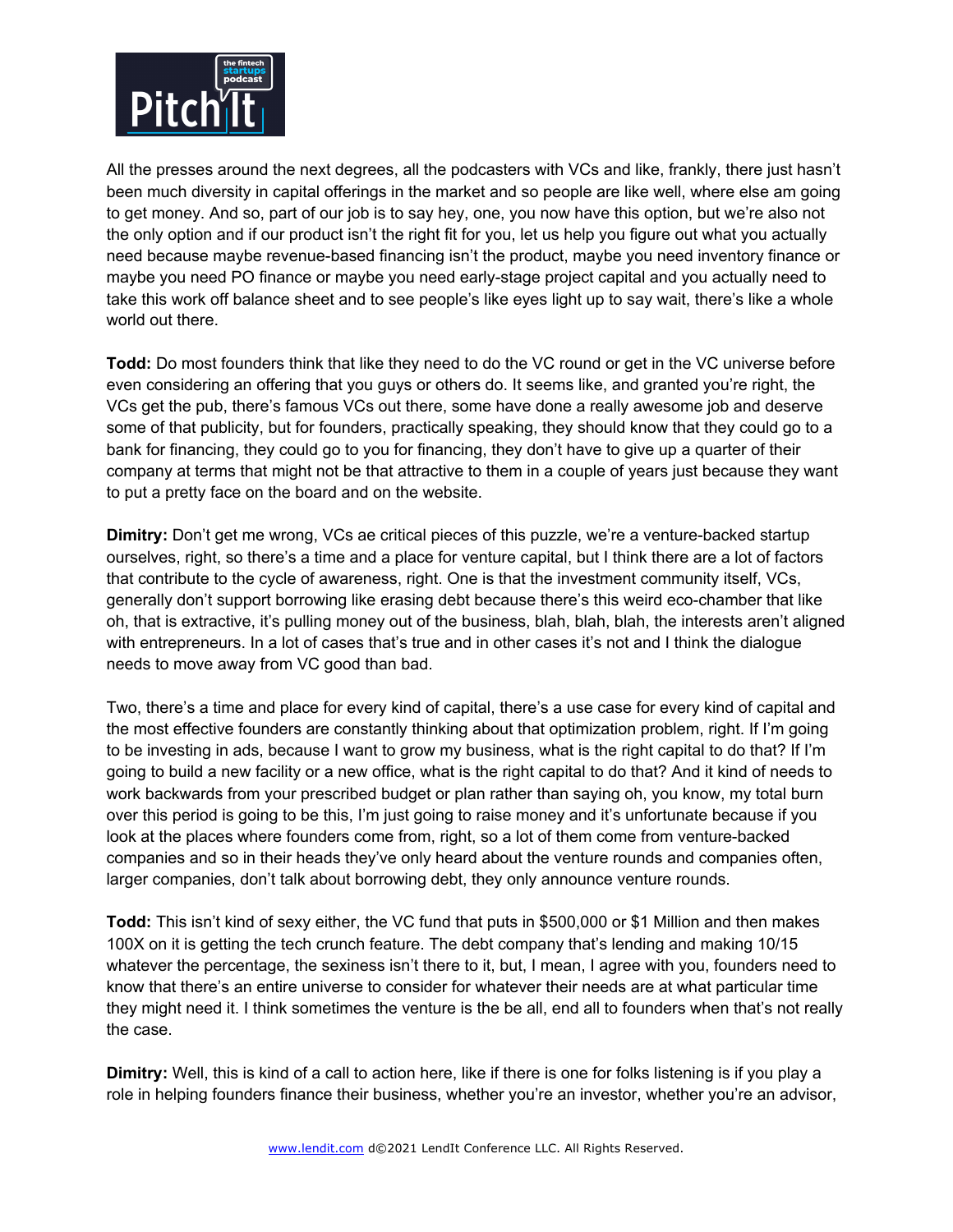

you run an accelerator, whatever it is, when a founder comes to you and says, I need to raise money, what should I do, you have to give them the whole menu. You can't just say oh well, here's what your venture round is going to look like because as soon as you say that they're going to discount everything else and they're going to go start building their pitchdeck in their data room, they're going to build a pipeline of VCs and they're going to do the whole thing and then they're going to get the end and they're going to say oh, I raised all this money and it will be too late for somebody to come in and say hey, you know, you could have done 25% of that cheaper.

**Todd:** And now's a good time because markets have come back down from their insane highs of the last 18 months to kind of say alright, well VC is not the super attractive option maybe today, what are the other options.

### **Dimitry:** Yeah.

**Todd:** Tell us a little bit more about those around you at Enduring Planet, the team, who's on the team, tell us a little bit about them.

**Dimitry:** I am incredibly blessed to be surrounded by some of the most talented people I've every worked with. So, my Co-Founder, Erin Davis, she's based in DC, she leads pretty much all of our underwriting work, our debt fundraising work, we kind of make most decisions collectively so it's hard to say who owns what. Our Head of Product, his name's Josh Krafchin, he's based in Oakland, Josh has built all sorts of digital products, he was one of the founding team behind Spring Lift which was a big product to drive sort of border engagement, you know, last set of elections and he was actually introduced to us by one of our investors and (inaudible) has just been an incredible shepherd of our call it our online product and sort of how funders apply for funding, how they engage with us, all those elements.

We have a really superb analyst team, actually, our analysts are based in Pakistan, Ramsha and Daim Ashraf, they both were former colleagues of Erin's and they are just exceptional, exceptional analysts and underwriters. We don't employ any engineers directly, but we partner with a firm called Quantum Soft, we actually have fulltime engineering team members, we just don't employ them directly and they're based all over Eastern Europe, probably one of the best outsourced engineering teams I've ever, ever worked with. They are just rockstars, I mean, we went from napkin to launch in two and a half months with like a bunch of complicated API integrations and no design. It was insane and we did that all with like three and a half people.

So, it's been really, really fun to get to where we are today, we are going to be growing quite a bit in the next call it 12 to 18 months, right now, we're heads down trying to deploy our first fund. We did a first close on it back in April, that was what was reported in TechCrunch. We're working on a second close sort of in the next call it two months and then the idea is to try put all that money to work right away and then raise much larger facility on the back of it alongside our seed raise and then we'll go on a big hiring spree in like 3X the team and kind of go international, add a bunch of other products, like revenue-based financing for us was always just a first step and building a full suite of options for founders in the space.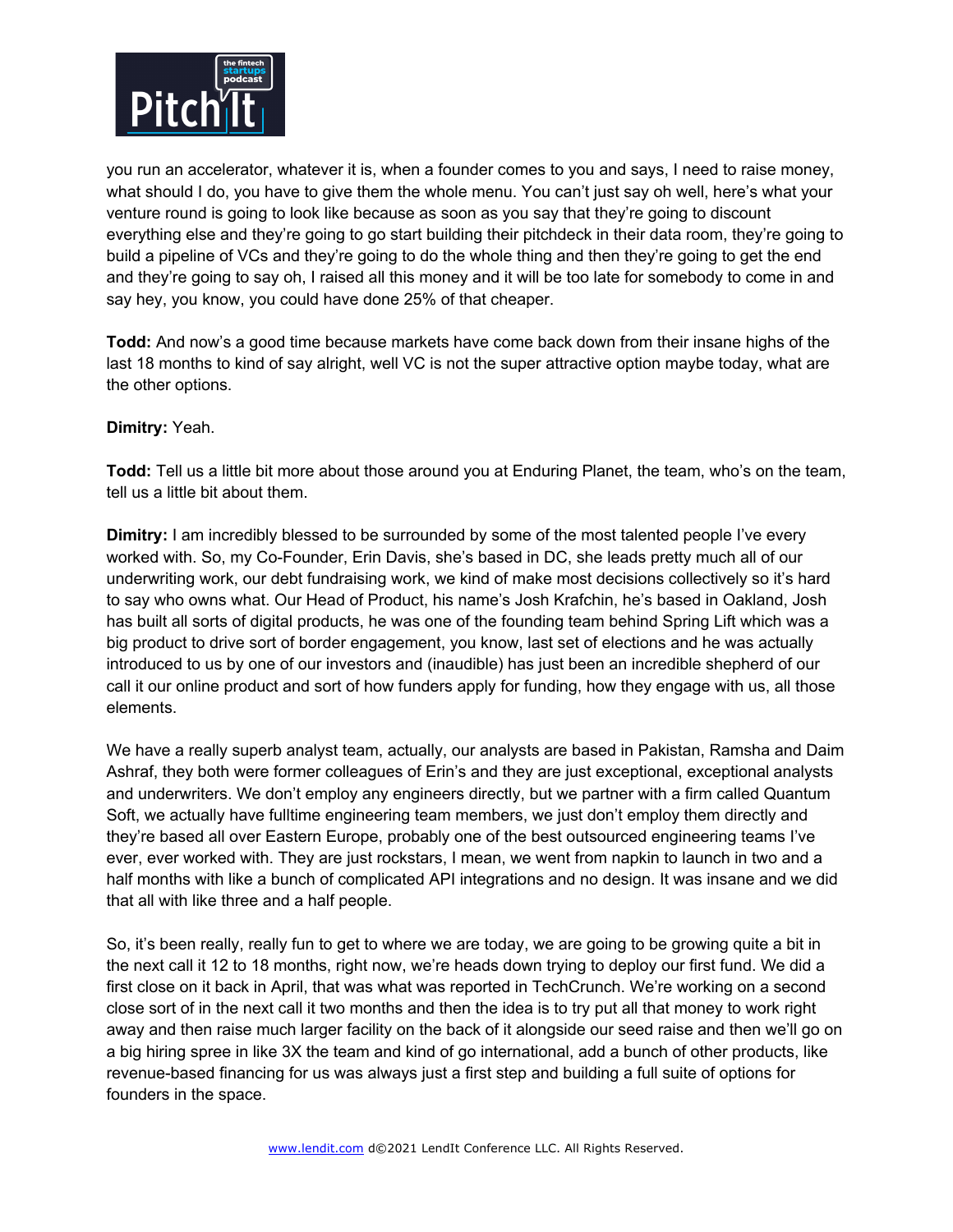

**Todd:** Best piece of advice you've received since starting and then best piece of advice you'd offer up to a fellow founder.

**Dimitry:** The best piece of advice I've ever gotten was initially given to me during our pre-seed raise and I didn't listen to it and it ended up being probably one of the more painful lessons which is that this whole game is a marathon, it's not a sprint and this is especially true for founders who might not be, you know, 20 something, fresh out of college, like I've got a four-year old, I've got a mortgage, I've got complicated stuff happening in my personal life that requires attention. And so, it means that there is no opportunity for burnout, like you can't even push it because as soon as you start down that hill you're not coming back out and it then infects every other part of your work.

And so, during our pre-seed raise I was doing ten to 15 VC pitches a week and at times, five a day and it was not a sustainable pace and for probably about a month of the process where I pitched, I don't know, 60 firms, I probably burned all of those meetings because I was so drained, I was so burnt out. I didn't have the like excitement and conviction with which you need to show up to every meeting and so, maybe my advice and the advice that I got which is look, obviously if you're building a startup you have to hustle and you have to work hard, but it doesn't mean you have to like die every day.

### **Todd:** Yeah.

**Dimitry:** It's okay to only work eight or nine hours if it's really efficient, like do that, build a balanced system that you can sustain for a decade because if you are doing 70/80 hours a week and every week you're keeping away a little amount of resilience that you have, you might be successful in your fist year/second year, but you're going to crash and when that happens, your people will look to you for leadership and you won't be able to provide.

**Todd:** We have just a couple of minutes left so I'd like to end a little bit lighter with some fun. Do you have a favorite book and the last book that you read.

**Dimitry:** So, my favorite series of books is "The Dark Tower" series by Stephen King, it's his like fantasy sci-fi magnum opus, it doesn't really have like traditional Stephen King horror elements. If anybody ever asked me for a book recommendation it's always that, it's a pretty big commitment because I think it's seven books and there are many, many hundreds of pages, but it's probably one of the greatest pieces of literature I've ever read. Yeah, that's probably good, that's like seven book recommendations. (Todd laughs)

**Todd:** What do you do to unwind, step away?

**Dimitry:** I've recently taken up climbing again because I found that sitting in my chair all day made everything hurt (Todd laughs) and I'm like old enough now that I can't just sit in a chair all day. I spend most of my time with my four-year old and she is like really exceptional and just full of energy and joy and is in this really fascinating place in her life where she is just a sponge for information and full of questions and it's just so awesome to like to get to be part of that.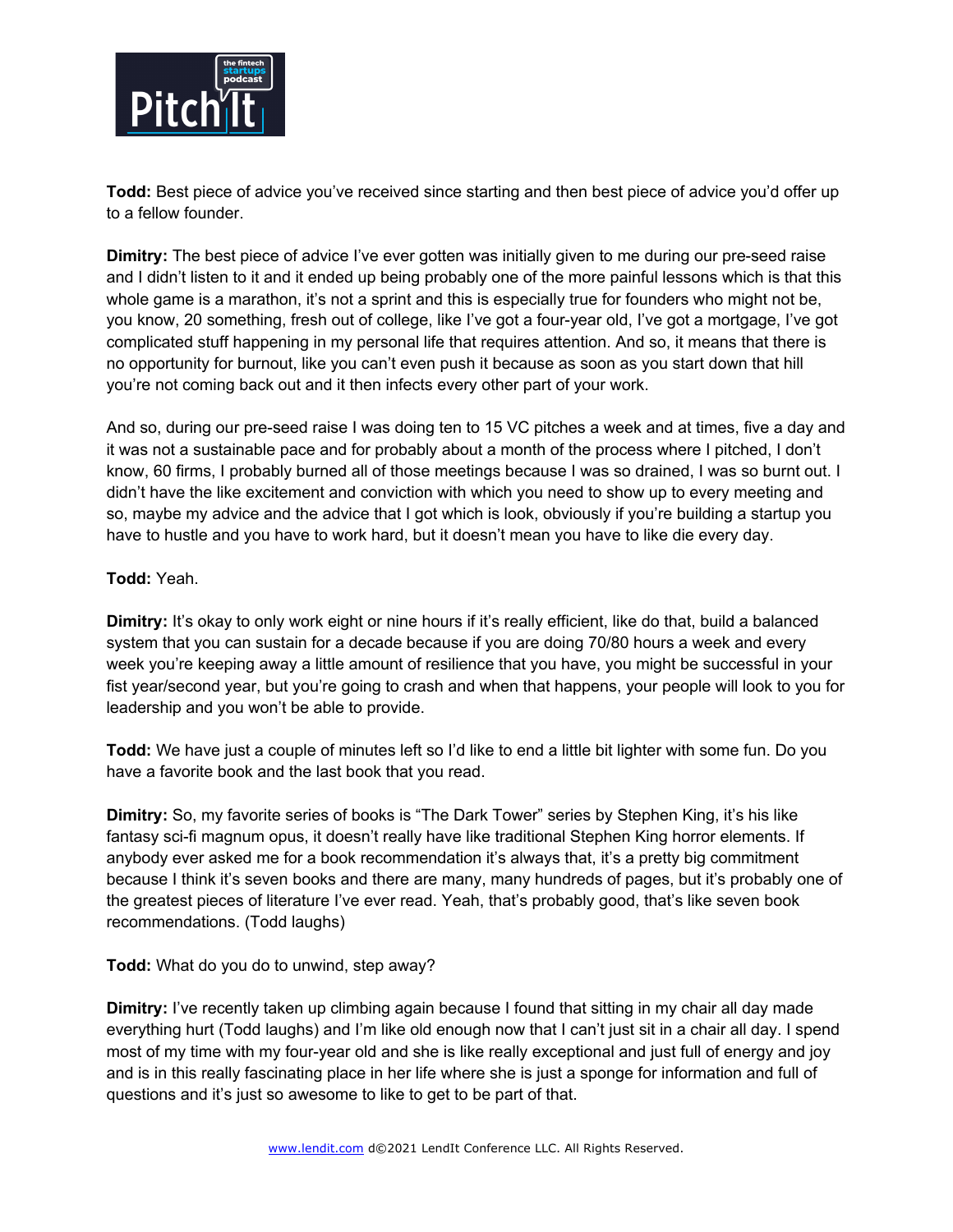

**Todd:** I have a three-year old.

**Dimitry:** Yeah, see you get it.

**Todd:** Yeah, I get it. (laughs) Do you have a favorite sport, sports teams that you root for?

**Dimitry:** Oh man, you know, I've never really been a fan of sports or of concerts. I used to play ultimate frisbee when I was in high school and college, but……

**Todd:** Funny, 95% of the people I interview, especially on the founder side, are the same. (Dimitry laughs) Maybe, you know, there's a handful I can count that watch maybe a traditional sport, but most are either non-traditional, never watched organized sports, their brains think differently is what I found about founders. You know, there's an occasional one that says yeah, I love baseball or football, whatever, but even them they have a quirk to them that's different from the regular.

**Dimitry:** I mean, frankly, I don't know where people find the time, like I'm always in the midst of people where I like oh yeah, you know, this is my favorite team and I'm like how?

**Todd:** I just don't sleep that much. (laughs)

**Dimitry:** Yeah, maybe that's the answer, like you watch re-runs at one in the morning when you can't function.

**Todd:** There you go. Do you have a favorite vacation spot?

**Dimitry:** I've been to a lot of places because of work and I have two places that I sort of gravitate to partially because my wife and I spent a lot of like really memorable time there. One is in Columbia, I'm a big fan of Cartagena, but also I want to go back and go to like Medellin and Bogota. We also spent a little bit of time in Morocco and like Morocco's a really incredible place, can't recommend Fez or Rabat enough. Yeah, I've a long list though, like Spain is cool, Portugal is cool, the world is so incredible and so beautiful, I miss traveling so I'm excited to do that again once there's sort of less risk of death and maybe a little bit easier economic saturation because plane tickets right now are just wild.

**Todd:** And they're not going down any time soon.

**Dimitry:** No.

**Todd:** And then final question, biggest inspiration in life?

**Dimitry:** I've been really fortunate and incredibly privileged to be surrounded by people who are incredibly passionate about what they do and they have committed their life and their work to things that really matter to them. Everyone in my family has always been like that, my Mom was a professor